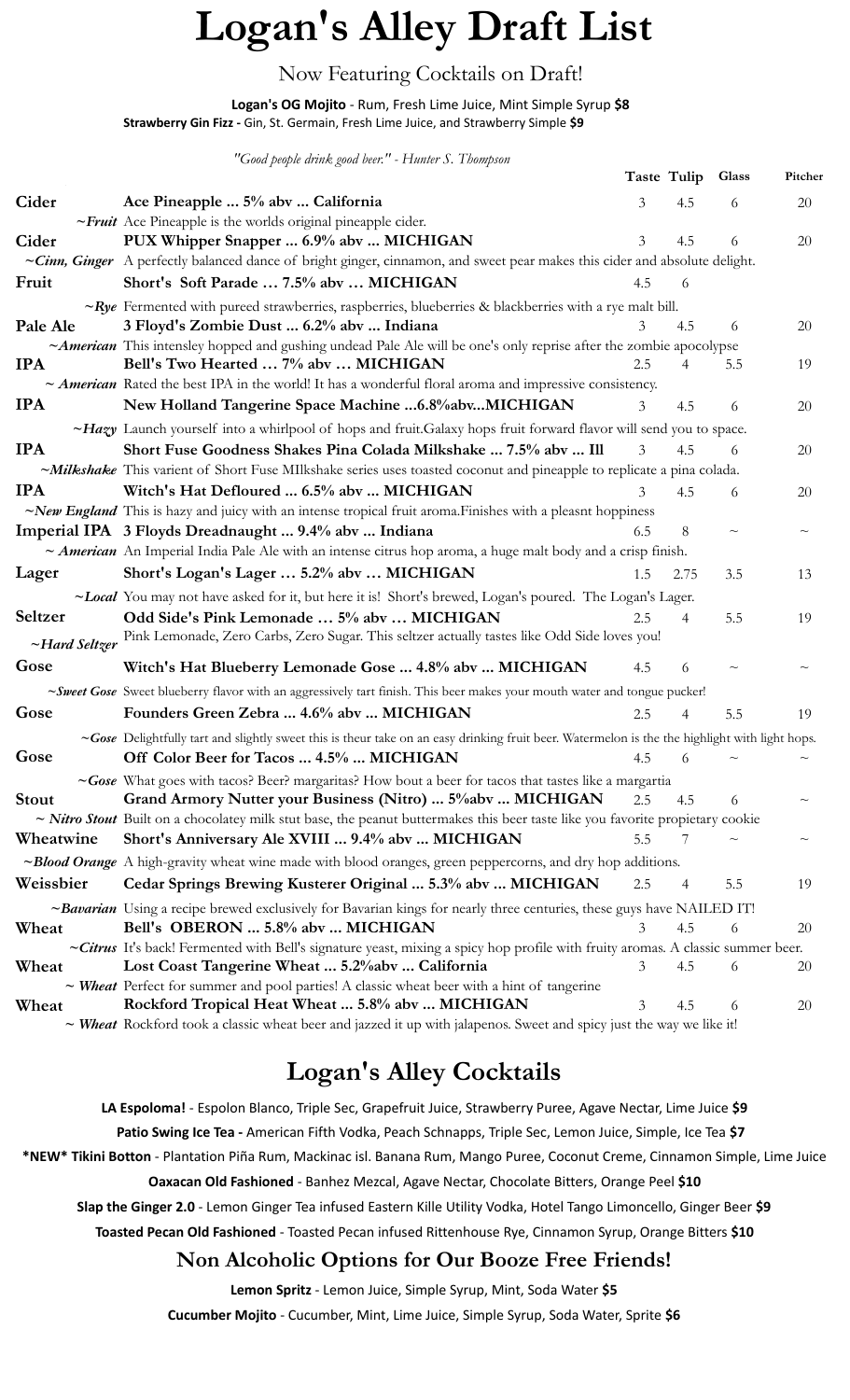# Logan's Alley Bottle List

| <b>AMBER/RED/SCOTCH</b>                       |             | Price     |
|-----------------------------------------------|-------------|-----------|
| Alaskan - Amber - Alt-bier                    | 5.3%        | \$5.50    |
| Bell's - Amber Ale - American                 | 5.8%        | \$5.50    |
| Founder's - Dirty Bastard - Scotch Ale        | 8.5%        | \$5.50    |
| <b>BELGIAN</b>                                | <b>ABV</b>  | Price     |
| Gulden Draak 9000 - Quadruple                 | 10.7%       | \$8.00    |
| Hoegaarden - Belgian White                    | 5.0%        | \$5.50    |
| Leffe - Blonde                                | 6.6%        | \$5.50    |
| Orval - Trappist                              | 6.9%        | \$6.00    |
| Trappistes Rochefort #6 - Strong Dark         | 7.5%        | \$8.00    |
| Trappistes Rochefort #8 - Dubbel              | 9.2%        | \$8.00    |
| Trappistes Rochefort #10 - Quad               | 11.3%       | \$12.00   |
| <b>BELGIAN STYLE</b>                          | ABV         | Price     |
| Blue Moon - White                             | 5.4%        | \$5.50    |
| <b>Brewery Vivant - Farmhouse</b>             | 6.5%        | \$6.50    |
| Prairie - Standard - Farmhouse                | 5.6%        | \$5.50    |
| Unibroue - La Fin Du Monde - Trippel          | 9.0%        | \$6.00    |
| Unibroue - Maudite - Strong Dark              | 8.0%        | \$6.00    |
| BROWN                                         | ${\bf ABV}$ | Price     |
| Big Sky - Moose Drool - Am. Brown             | 5.3%        | \$5.50    |
| Ludington Bay - James Street Brown            | 5.2%        | \$5.50    |
| Mitten - Triple Crown Brown - American        | 4.2%        | \$5.50    |
| Pigeon Hill - Oatmeal Crème Pie               | $6.0\%$     | \$5.50    |
| CIDER/MEAD/FRUITED                            | ABV         | Price     |
| B Nektar - Zombie Killer - Cyser              | 6.0%        | \$15.00   |
| Blake's El Chavo - Habanero Mango             | 6.5%        | \$6.00    |
| Mad Farmer Four Berry Pie Cider               | 6.0%        | \$3.00    |
| Pacific Coast - Strawberry - Hard Cider       | 6.9%        | \$6.00    |
| Saugatuck - Blueberry Lemon Shandy            | 5.0%        | \$5.50    |
| Starcut - Octorock - American                 | 6.3%        | \$5.50    |
| Starcut - Magpie                              | 4.3%        | \$3.00    |
| Stem Paloma                                   | 5.0%        | \$3.00    |
| Stiegl - Grapefruit Radler                    | 3.5%        | \$6.00    |
| Strongbow - Irish Cider - 16.90z Can          | 5.0%        | \$6.00    |
| Vander Mill - Totally Roasted - 120z Can      | 6.8%        | \$6.00    |
| Eagles - Banana Bread - English               | 5.2%        | \$6.00    |
| SELTZERS                                      | <b>ABV</b>  | Price     |
| Founders - Mas Agave: Variety/Seasonal        | 4.5%%       | \$5.50    |
| Long Drink (Zero Sugar)                       | 5.0%        | \$6.00    |
| White Claw- Variety/Seasonal                  | 5.2%        | \$5.50    |
| Smooj ~Strawberry Banana                      | 5.0%        | \$8.50    |
| Smooj ~Pina Colada                            | 5.0%        | \$8.50    |
| High Noon - Variety/Seasonal                  | 4.5%        | \$8.50    |
| INDIA PALE ALE                                | ABV         | Price     |
| Blackrocks - 51k IPA - American               | 7.0%        | \$5.50    |
| Dogfish Head - 90 Minute IPA - American       | 9.0%        | \$6.00    |
| Founders - All Day - Session                  | 4.7%        | \$5.50    |
| Greenbush - Starchicken Shotgun - Americ 6.8% |             | \$5.50    |
| Short's - Huma Lupa Licious - American        | 6.9%        | \$5.50    |
| LAGER                                         |             | ABV Price |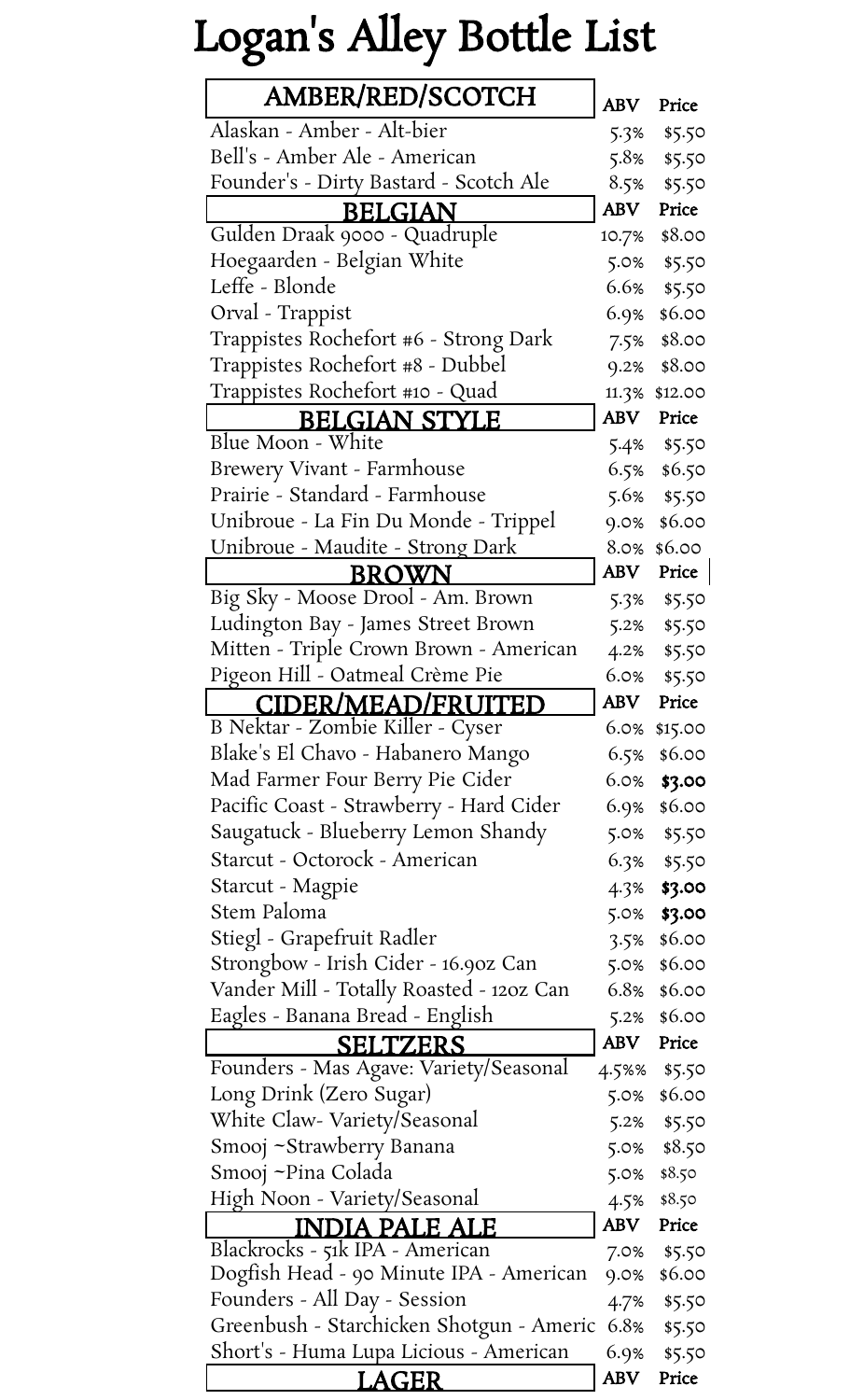| Bell's - Lager of the Lakes - Bohemian     | 5.0%       | \$5.50       |
|--------------------------------------------|------------|--------------|
| Founders - Solid Gold                      | 4.4%       | \$3.50       |
| Hofbräu Dunkel - Munich Helles             | 5.5%       | \$5.50       |
| Kostritzer - Schwarzbier                   | 4.8%       | \$5.50       |
| Rogue - Dead Guy - Maibock                 | 6.5%       | \$5.50       |
| Stella Artois - Belgian                    | 5.0%       | \$5.50       |
| Upland - Champagne Velvet                  | 5.0%       | \$6.00       |
| PALE ALE                                   | <b>ABV</b> | Price        |
| Oskar Blues Brewery - Dale's Pale - Americ | 6.5%       | \$5.50       |
| Sierra Nevada - Pale - American Pale       | 5.6%       | \$5.50       |
| <b>PORTER</b>                              | <b>ABV</b> | Price        |
| Atwater - Vanilla Java Porter - American   | 6.0%       | \$5.50       |
| Founders - Porter - American               | 6.5%       | \$5.50       |
| Great Lakes - Edmund Fitzgerald - America  | 5.8%       | \$5.50       |
| STOUT                                      | <b>ABV</b> | Price        |
| Founders - Breakfast Stout - Coffee        | 8.3%       | \$6.50       |
| Great Divide - Yeti - Imperial Stout       | 9.5%       | \$6.50       |
| Guinness - Dry Irish - 16.90z Guinness     | 4.2%       | \$6.00       |
| Left Hand - Milk Stout - Milk/Sweet        | 6.0%       | \$5.50       |
| North Coast - Old Rasputin - Russian Imp.  | 9.0%       | \$5.75       |
| Prairie - Bomb! - Imperial                 | 13.0%      | \$15.00      |
| <b>WHEAT</b>                               | <b>ABV</b> | Price        |
| <b>Bells Tropical OBERON!</b>              | 5.8%       | \$6.00       |
| Hacker-Pschorr - Hefeweisse - German       | 5.5%       | \$5.50       |
| WILD ALE                                   | <b>ABV</b> | Price        |
| Duchesse de Bourgogne - Flanders Red       |            | 6.0% \$10.00 |
| Epic - Tart 'n Juicy - Sour IPA            | 4.5%       | \$5.50       |
| Jolly Pumpkin - Bam Noire - American Wild  | 4.5%       | \$5.50       |
| Victory - Sour Monkey - Brett Trippel      | 9.5%       | \$5.50       |
| Lindeman's Cassis (Black Currant)          | 4.0%       | \$8.50       |
| Lindeman's Peche (Peach)                   | 4.0%       | \$8.50       |
| Lindeman's Kriek (Cherry)                  | 4.0%       | \$8.50       |
|                                            |            |              |